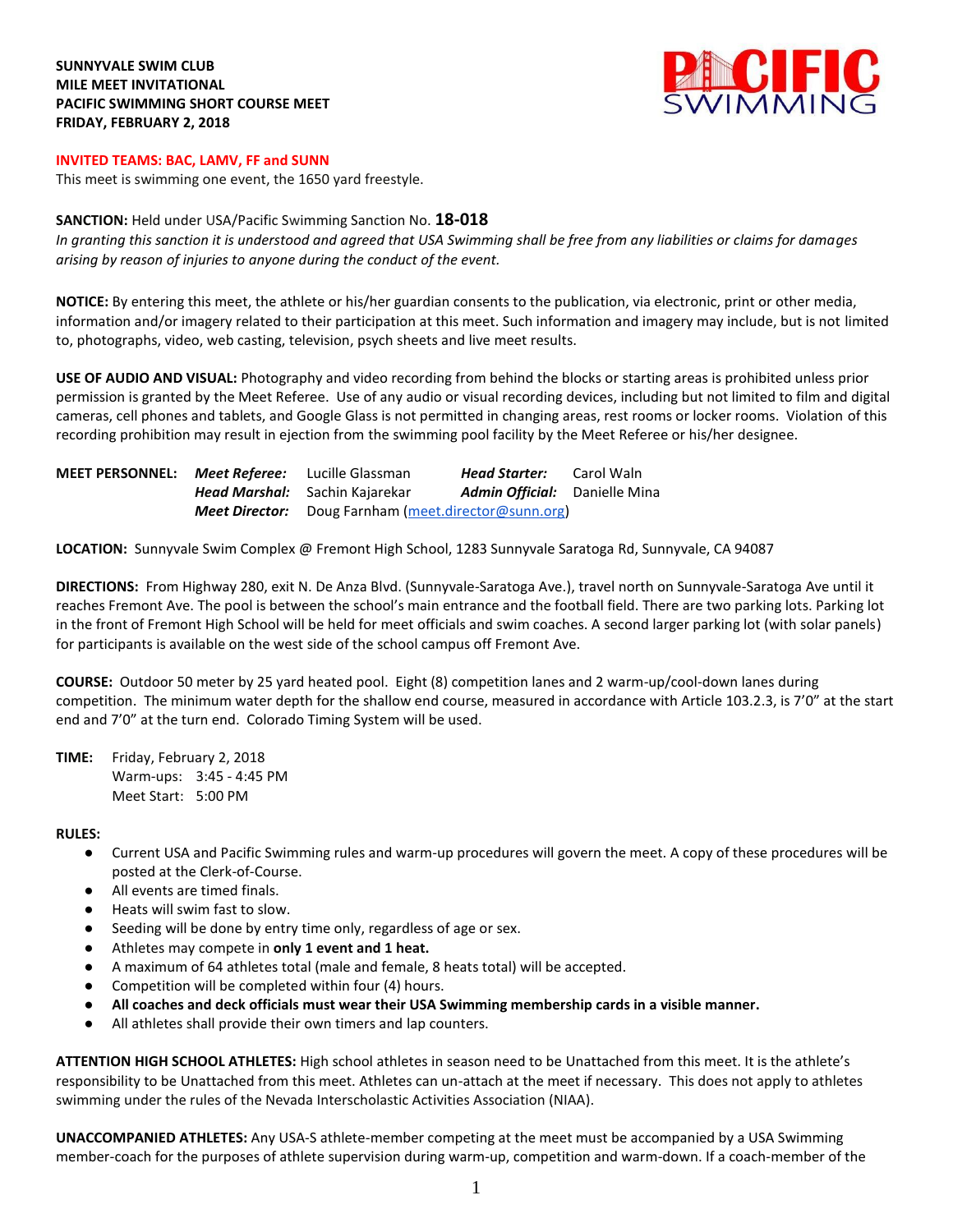athlete's USA-S Club does not attend the meet to serve in said supervisory capacity, it is the responsibility of the athlete or the athlete's legal guardian to arrange for supervision by a USA-S member-coach. The Meet Director or Meet Referee may assist the athlete in making arrangements for such supervision; however, it is recommended that such arrangements be made in advance of the meet by the athlete's USA-S Club Member-Coach.

**RACING STARTS:** Athletes must be certified by a USA-S member-coach as being proficient in performing a racing start, or must start the race in the water. It is the responsibility of the athlete or the athlete's legal guardian to ensure compliance with this requirement.

# **RESTRICTIONS:**

- Smoking and the use of other tobacco products is prohibited on the pool deck, in the locker rooms, in spectator seating, on standing areas and in all areas used by athletes, during the meet and during warm-up periods.
- Sale and use of alcoholic beverages is prohibited in all areas of the meet venue.
- No glass containers are allowed in the meet venue.
- No propane heater is permitted except for snack bar/meet operations.
- All shelters must be properly secured.
- Changing into or out of swimsuits other than in locker rooms or other designated areas is prohibited.
- Destructive devices, to include but not limited to, explosive devices and equipment, firearms (open or concealed), blades, knives, mace, stun guns and blunt objects are strictly prohibited in the swimming facility and its surrounding areas. If observed, the Meet Referee or his/her designee may ask that these devices be stored safely away from the public or removed from the facility. Noncompliance may result in the reporting to law enforcement authorities and ejection from the facility. Law enforcement officers (LEO) are exempt per applicable laws.
- No personal tents/EZ-ups will be allowed on the pool deck.
- Operation of a drone, or any other flying apparatus, is prohibited over the venue (pools, athlete/coach areas, spectator areas and open ceiling locker rooms) any time athletes, coaches, officials and/or spectators are present.

## **ELIGIBILITY:**

- Athletes must be current members of USA-S and enter their name and registration number on the meet entry card as they are shown on their Registration Card. If this is not done, it may be difficult to match the athlete with the registration and times database. The meet host will check all athlete registrations against the SWIMS database and if not found to be registered, the Meet Director shall accept the registration at the meet (a \$10 surcharge will be added to the regular registration fee). Duplicate registrations will be refunded by mail.
- Athletes must be a member of BAC, LAMV, FF, or SUNN. Unattached athletes currently participating with BAC, LAMV, FF, or SUNN are eligible to compete.
- **Athletes must meet the following time standard or have a verified coach time to compete:** 11-12 "A" times, 1650 Freestyle, 2017-2020 Motivational Time Standards, Short Course Yards [\(http://www.pacswim.org/userfiles/cms/documents/801/2017-2020-motivationaltimes-top16.pdf\)](http://www.pacswim.org/userfiles/cms/documents/801/2017-2020-motivationaltimes-top16.pdf) Girls 21:20.59 Boys 20:52.99
- Entry times submitted for this meet may be checked against a computer database and may be changed in accordance with Pacific Swimming Entry Time Verification Procedures.
- Disabled athletes are welcome to attend this meet and should contact the Meet Director or Meet Referee regarding any special accommodations on entry times and seeding per Pacific Swimming policy.

## **ENTRY DEADLINE:** Entries must be received by 11:59 PM, **Friday, January 26, 2018**

## Entry Directions:

- 1. Hy-Tek event file will be sent to each invited club.
- 2. Club enters athletes and exports to an entries file.
- 3. Email the entries file t[o meet.director@sunn.org.](mailto:meet.director@sunn.org)

**ENTRY FEES:** \$15.00 per athlete, which covers the participation fee, event fee, and a facility fee. A single check per club should be mailed or hand-delivered to the address below. No refunds will be made.

| Make check payable to:  | Sunnyvale Swim Club      |
|-------------------------|--------------------------|
| <b>Mail entries to:</b> | <b>SUNN Mile Meet</b>    |
|                         | c/o Doug Farnham         |
|                         | 779 Mahogany Ln          |
|                         | Sunnyvale, CA 94086-8638 |